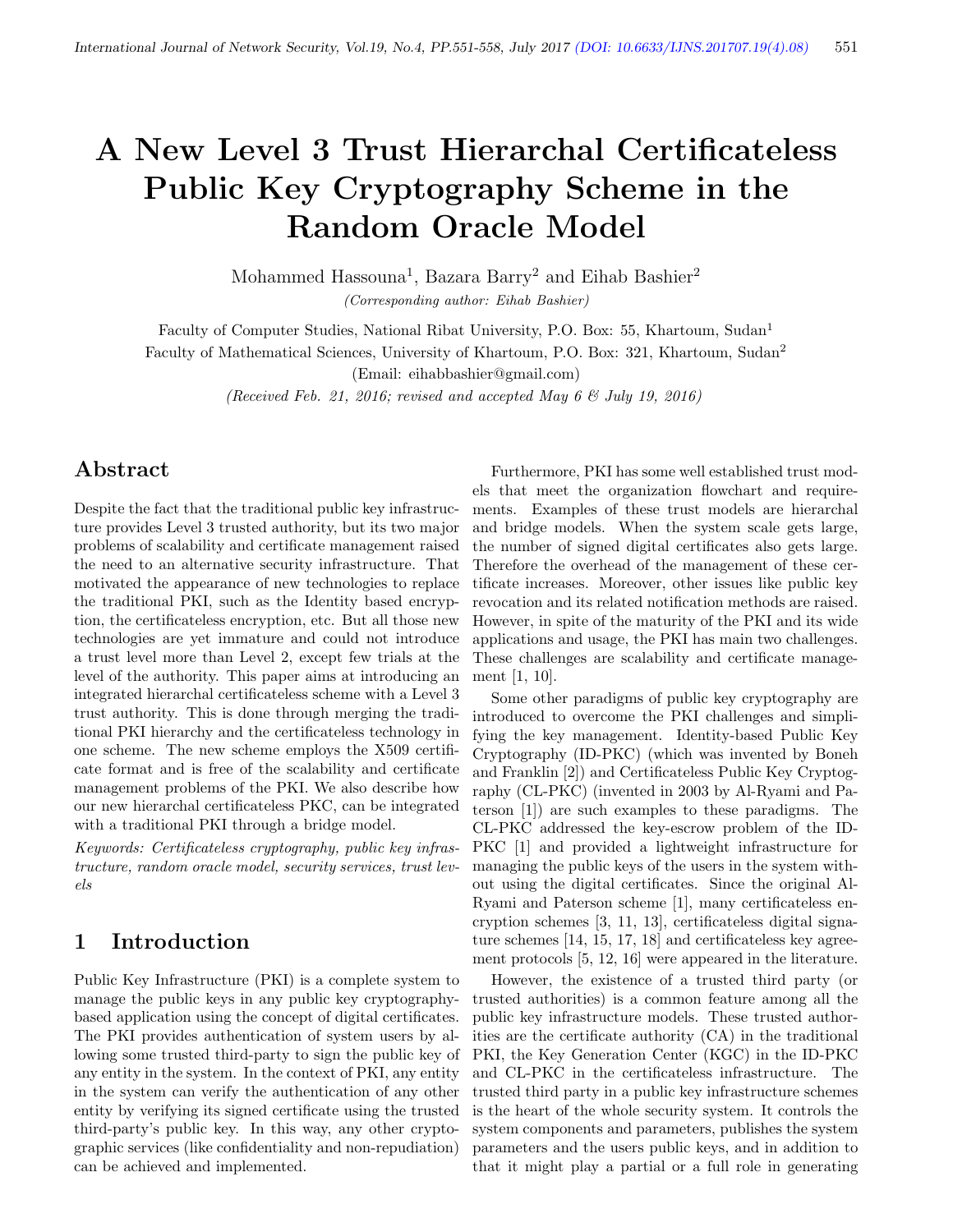the pairs of public and private keys of the users. If this third party is malicious, then the security of the whole infrastructure could be compromised. For this, Girualt [6] defined three levels of trust: At Level 1 trust, the authority knows (or can easily compute) users' secret keys and therefore, can impersonate any user at any time without being detected (the KGC of the ID-PKC). At Level 2 trust, the authority does not know users' secret keys, but it can still impersonate a user by generating false guarantees (CL-PKC). At Level 3 the authority cannot compute users' secret keys, and if it does so, it can be proven that it generates false guarantees (The CA in the traditional PKI).

In 2013 Hassouna et al. [7] proposed an integrated Certificateless public key infrastructure model (CL-PKI). In their model, a different method for generating entity key pair has been introduced. Furthermore, Hassouna et al. [7] incorporated a different binding technique to link the entity's identity with its corresponding keys to ensure the uniqueness of the key pair. The direct security and management advantages of using this method of key generation are two-factor private key authentication, private key portability, private key recovery and private key archiving [7]. Moreover, Hassouna et al. extended their CL-PKI model by proposing a new security model for certificateless digital signature schemes. Then, they proposed a strong and efficient provable secure certificateless digital signature scheme [8] in the Random Oracle Model (ROM) without stating its security proof. Recently, Hassouna et al. [9] stated the complete security proof of the digital signature scheme in the random oracle model [8].

In this paper, we propose a Hierarchal Certificateless Public Key Cryptography Scheme (HCL-PKC) and then use it to construct a Hybrid PKI/CL-PKI scheme. These two schemes are introduced in the context of Hassouna et al.'s Cl-PKI model, hence they enjoy the security properties and key management features of Hassouna et al.'s [7] model.

The rest of this paper is organized as follows. We state Hassouna et al.'s [7] CL-PKI model in Section 2. Hassouna et al.'s [8] digital signature scheme is given in Section 3. In Section 4, we introduce the proposed Hierarchal Certificateless Public Key Cryptography Scheme (HCL-PKC). In Section 5, we give the Hybrid PKI/CL-PKI scheme. Finally, Section 6 concludes the paper.

# 2 Hassouna et al.'s Certificateless Public Key Infrastructure Model (CL-PKI)

As stated in [7]: to make the CL-PKC schemes suitable for practical applications, there is a need for some sort of infrastructure as the traditional PKI. Therefore, Hassouna et al. [7] proposed a CL-PKI model with three components: Registration Authority (RA), Key Generation Center (KGC) and Public Directory (PD).

The components of the proposed CL-PKI and their functions are as follows:

- 1) The Registration Authority (RA): The registration authority plays the same role as the registration authority of the traditional PKI. The user might interact with this authority and provides proofs of his personal information like names, address, national ID number and email address. After the RA verifies the information of the user, it gives the user a unique random generated password for latter authentication purposes, in addition to the system parameters, generated by the KGC server in a token or any electronic media.
- 2) The Key Generation Center (KGC): The KGC is responsible of generating its master secret and the system parameters. It has to keep it's master secret in a secure storage and publish the system parameters in a public directory. The KGC also has a database that holds the user identities with their password hashed by any strong cryptographic hash function like MD5 or SHA-1.
- 3) The KGC's Public Directory (PD): The public directory is responsible of storing the KGCs' public parameters, users identities, users partial private keys, users public key and other user parameters. It is controlled and updated by the KGC. The contents of the PD are available for only the authenticated users, who do not have the right to write in it. The typical format of the public directory records are given in Figure 1 and Figure 2, respectively.



Figure 1: Systems' parameters record



Figure 2: Contents of the public directory of a user

Typically the RA has an offline connection with the KGC. When the KGC generates the user's password at the registration time, the RA passes it to the user without knowing it.

In [7], Hassouna et al. introduced several methods of authentication between the user and the KGC/PD. The complete description of the model is as following:

• Setup (running by the KGC): The KGC chooses a secret parameter k to generate  $G_1, G_2, P, e$ ; where  $G_1$  and  $G_2$  are two groups of a prime order q, P is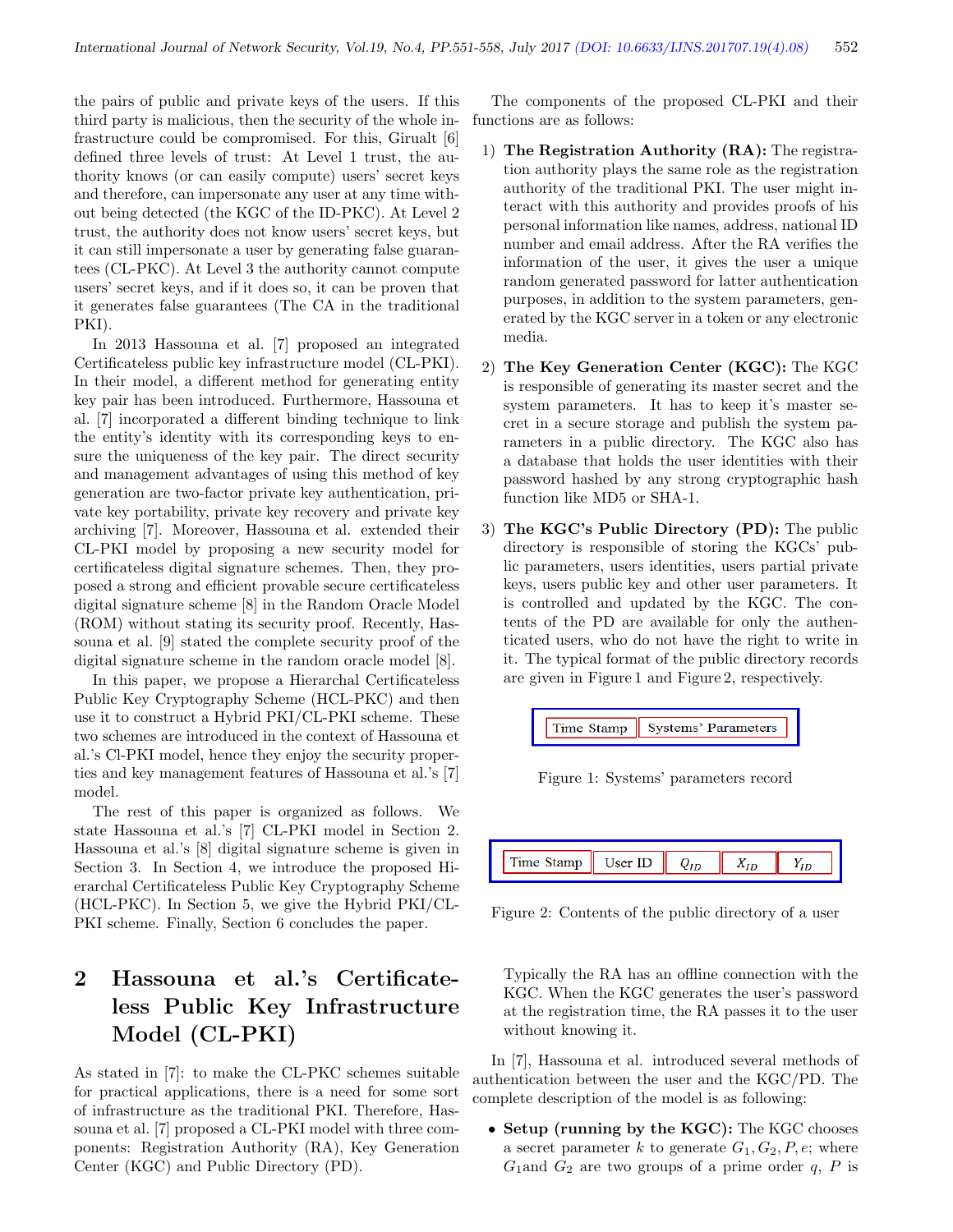a generator of  $G_1$  and  $e: G_1 \times G_1 \longrightarrow G_2$  is a bilinear map. The KGC generates a random system's master key  $s \in \mathbb{Z}_q^*$  and computes the system public key  $P_{pub} = sP$ . Then, the KGC chooses a cryptographic hash functions  $H_1$  and  $H_2$ , where  $H_1$ :  ${0,1}^* \times G_1 \longrightarrow G_1$  and  $H_2: \{0,1\}^* \longrightarrow \{0,1\}^n$ . Finally, the KGC publishes the system parameters  $params=< G_1, G_2, e, P, P_{pub}, H_1, H_2, n >$ , and keeps the secret master-key safe.

- Set-Secret-Value (running by the user): A user m with an identity  $ID_m$  downloads the system parameters. He/She then generates two random secret values  $x_m, x'_m \in \mathbb{Z}_q^*$ . Then, it computes  $X_m = x'_m P$ and sends  $X_m$  to the KGC. To provide two factor of authentication and protection for the user's private key against the device theft or compromise, the proposed scheme enforces the user to choose a strong password pass. The client device uses the hash function  $H_2$  to generate  $z_m = H_2(pass)$  and multiplies the base point P by the hashed password to get  $z_mP$ . The hash function  $H_2$  must be capable to preserve the large size of the hashed value  $z_m$  to prevent the brute-force attack on the point  $z_mP$ . It then uses the hashed value  $z_m$  as key along with the MAC function to encrypt the secret value  $x_m$  as  $MAC_{z_m}(x_m)$ and sends a copy to the KGC's public directory to be stored together with the point  $z_mP$  locally. It is worthy to notice that there is no need to store the password *pass* or its hash value  $z_m$ .
- Partial-Private-Key-Extract (running by the **KGC):** When the KGC receives  $X_m$  from a user m with an identity  $ID_m$ , the KGC first computes  $Q_m = H_1(ID_m || X_m)$ , then it generates the partial private key of user m as  $D_m = sQ_m$ . User m can verify the correctness of his/her partial private key  $D_m$ , through testing whether  $e(D_m, P) = e(Q_m, P_0)$ .
- Set-Public-Key (running by the user): The user m whose identity is  $ID_m$  computes  $Q_m$  =  $H_1(ID_m || X_m)$ ,  $Y_m = x'_m Q_m$  and sets  $\langle X_m, Y_m \rangle$ as his/her long-term public key  $P_m$ . Finally, user m sends  $Y_m$  to the KGC.
- Set-Private-Key (running by the user): Every time a user wants to calculate and use his/her full private key, he/she enters his/her password, the system hashes it as  $z'_m$ , calculates  $z'_m P$  and compares it with the stored point  $z_mP$ . If the comparison results in a match , then the password is correct and the user is authenticated. Then, the user uses  $(z_m)$  as a key to decrypt the stored  $MAC_{z_m}(x_m)$ , and uses the extracted value  $x_m$  to calculate the full private key by  $(x_m + z_m)D_m$ . In case of mismatch, the system aborts the process. We must note here that the private key is never stored on the client and it will be deleted after every usage.

Further issues such as the users' authentication at the first time, updates of system's parameters and users' passwords, generation of public and private key pairs, private key recovery; portability; archiving and public key revocation are discussed in details in [7].

# 3 Hassouna et al.'s Certificateless Digital Signature Scheme

In this section, we provide details on the certificateless digital signature scheme that was proposed by Hassouna et al. and its functionality [8].

- Setup (running by the KGC): The KGC chooses a secret parameter k to generate  $G_1, G_2, P, e$  where  $G_1$  and  $G_2$  are two groups of a prime order q, P is a generator of  $G_1$  and  $e : G_1 \times G_1 \longrightarrow G_2$ is a bilinear map. The KGC randomly generates the system's master key  $s \in \mathbb{Z}_q^*$  and computes the system public key  $P_{pub} = sP$ . Then, the KGC chooses cryptographic hash functions  $H_1$  and  $H_2$ , where  $H_1 : \{0,1\}^* \longrightarrow G_1$  (Map-to-Point hash function), and  $H_2: \{0,1\}^n \longrightarrow \mathbb{Z}_q^*$  (any cryptographic hash function like MD5 or SHA family). Finally, the KGC publishes the system parameters *params*= $\langle G_1, G_2, e, P, P_{pub}, H_1, H_2, n \rangle$ , while the secret master-key is saved and secured by the KGC.
- Set-Secret-Value (running by the user): A user m with an identity  $ID_m$  downloads the system parameters, generates two random secret values  $x_m, x'_m \in \mathbb{Z}_q^*$ . Then, user m computes  $X_m = x'_m P$ and sends  $\overline{X}_m$  to the KGC. The proposed scheme enforces the user to choose a strong password pass, the system at the client side hashes the password to be  $z_m = H_2(pass)$ , multiplies the base point P by the hashed password to be  $z_mP$ , uses the hashed value  $z_m$  as key to encrypt the secret value  $x_m$  and generates the Password-based Encryption Code (PEC) as  $PEC_{z_m}(x_m)$ , sends a copy of it to the KGC's public directory and stores it along with the point  $z_mP$ locally.
- Partial-Private-Key-Extract (running by the **KGC**): On receiving  $X_m$  computed by user m with identity  $ID_m$ , the KGC first computes  $Q_m =$  $H_1(ID_m)$ , then it generates the partial private key of user m as  $D_m = sQ_m$ .
- Set-Public-Key (running by the user): The user m with identity  $ID_m$  computes  $Q_m = H_1(ID_m),$  $Y_m = x'_m Q_m$  and sets  $X_m, Y_m >$  as his/her longterm public key  $P_m$ . Finally, user m sends  $Y_m$  to the KGC.
- Set-Private-Key: User m's private key is  $S_m$  =  $(x_m + z_m)D_m = (x_m + z_m)sQ_m = (x_m + z_m)D_m$  $z_m$ )s $H_1(ID_m)$ . Also, the user generates the secret term  $Z_m = x_m P$ .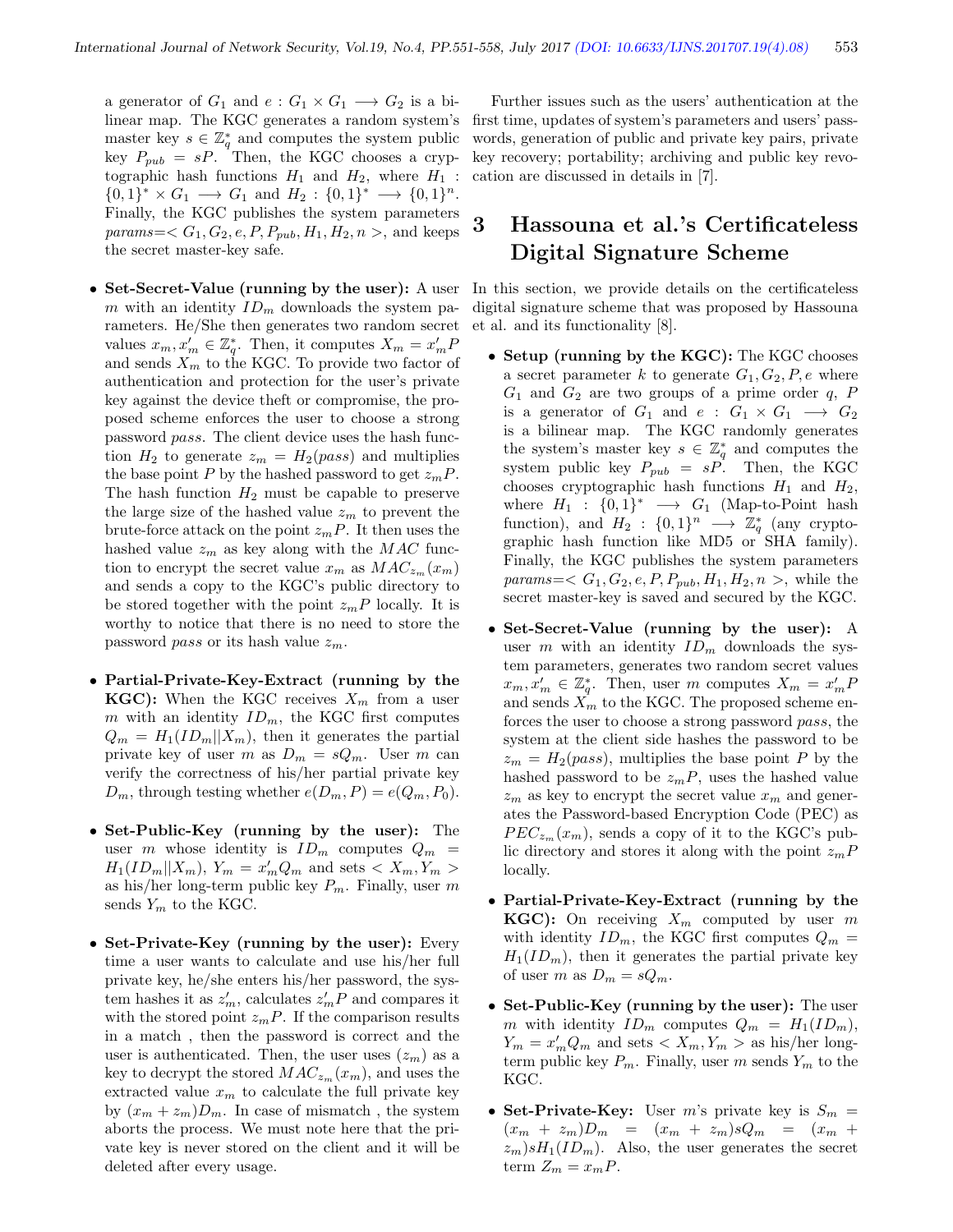- Sign: The user generates the signature of the message M using his secret terms  $\{x_m, Z_m\}$  as follows:
	- 1) The signer generates a big random integer  $a \in \mathbb{R}$  $G_2^*$ .
	- 2) The signer calculates  $MP_m = H_1(m) \in G_1^*$ .
	- 3) The signer calculates  $MP_{1m} = ax_m MP_m \in G_1^*$ .
	- 4) The signer calculates  $s_m = e(MP_m, Z_m)^{ax'_m}$  $e(MP_m, P)^{ax_mx'_m}.$
	- 5) The signer sends  $\sigma = (m, MP_{1m}, s_m)$  as the signature.
- Verify: After receiving the signature  $\sigma$  $(m, MP_{1m}, s_m)$ , the verifier uses the public key  $\lt$  $X_m, Y_m >$  of user m to verify the signature as follows:
	- 1) The verifier checks whether  $e(X_m, Q_m)$  =  $e(Y_m, P)$ . If it holds then user m's public key is authenticated, otherwise the signature is rejected.
	- 2) The verifier calculates  $MP'_m = H_1(m) \in G_1^*$ .
	- 3) If  $MP_{1m} = MP'_m$  or  $s_m = e(H_1(m), X_m)$  then the verifier rejects the signature. Otherwise, the verifier calculates  $r_m = e(MP_{1m}, X_m)$ .
	- 4) The verifier accepts the signature iff  $r_m = s_m$ , otherwise he/she rejects the signature.

#### 3.1 Hassouna et al.'s Security Model

In Hassouna et al. [8] two types of adversaries were considered: Type I and Type II adversaries according to the term  $Z_m$  as follows:

- 1) Type I Adversary  $A_I$ : This adversary is allowed to replace the term  $Z_m$  by a valid value of his choice, but is not allowed to replace users' public keys and has not access to the master secret key s.
- 2) Type II Adversary  $A_{II}$ : This adversary has an access to the master secret key s, and is allowed to replace users public keys with valid values of his choice, but is not allowed to replace the term  $Z_m$ .

Type I adversary represents an outsider attacker and type II attacker is a malicious KGC. Two games are defined as follows.

- Game I. The first game is performed between a challenger  $C$  and a Type I adversary  $A_I$  as follows.
	- 1) Setup. The challenger C runs Setup algorithm and generates a master secret key msk and public system parameters params. C gives params to  $A_I$ , while keeping msk secret.
	- 2) Queries.  $A_I$  may adaptively issue the following queries to  $C$ .
- Partial private key queries: Upon receiving a partial private key query for an identity ID, C returns the partial private key with respect to identity  $ID$  to  $A_I$ .
- Public key queries: Given an identity ID, C returns the corresponding public key terms  $\langle X_A, Y_A \rangle$  to  $A_I$ .
- Replace public key: Given an identity ID with a pair of values  $(x_{ID}^{\prime 1}, p k_{ID}^1)$  which are chosen by  $A_I$ , C updates the user ID original secret/public key  $(x'_{ID}, p k_{ID})$  to the new  $(x_{ID}^{\prime 1}, p k_{ID}^1)$ .
- $Z key$  Extraction queries: This is a new oracle in this security model, given an identity ID, C returns the corresponding  $Z$  $key$  value  $Z_{ID}$ .
- Replace  $Z key$ : This is a new oracle in this security model which on input  $(ID, x_{ID}^1, Z_{ID}^1), C$  replaces the user ID original term  $(x_{ID}, Z_{ID})$  by  $(x_{ID}^1, Z_{ID}^1)$ .
- Private key queries. Upon receiving a private key query for an identity  $ID, C$  returns the corresponding private key  $sk_{ID}$  to  $A_I$ .
- Sign queries: Proceeding adaptively,  $A_I$  can request signatures on any messages m with respect to an identity ID. C computes signature, and returns to  $A_I$ .
- 3) Forgery. Eventually,  $A_I$  outputs a certificateless signature  $\sigma^*$  on message  $m^*$  corresponding to public key  $pk_{ID^*}$  for an identity  $ID^*$ .  $A_I$  wins the game if Verify( $params, ID^*, pk_{ID^*}, m^*, \sigma^*$ ) = 1 and the following conditions hold:
	- $A_I$  has never been queried Partial private key oracle on  $ID^*$ .
	- $A_I$  never replaced the user  $ID^*$ 's public key.
	- $A_I$  has never been queried Private key oracle on  $ID^*$ .
	- $A<sub>I</sub>$  has never been queried Sign oracle on  $(ID^*, m^*).$

The success probability of  $A_I$  is defined as the probability that it wins in game I.

- Game II. This game is performed between a challenger  $C$  and a Type II adversary  $A_{II}$  as follows.
	- 1) Setup. The challenger C runs  $A_{II}$  on k and a special Setup, and returns a master secret key msk and public system parameters params to  $A_{II}$ .
	- 2) Queries. In this phase,  $A_{II}$  can adaptively access the Private key oracle, Public key oracle, Replace public key oracle,  $Z - key$  oracle, Replace  $Z - key$  oracle and Sign oracle, which are the same as that in Game I.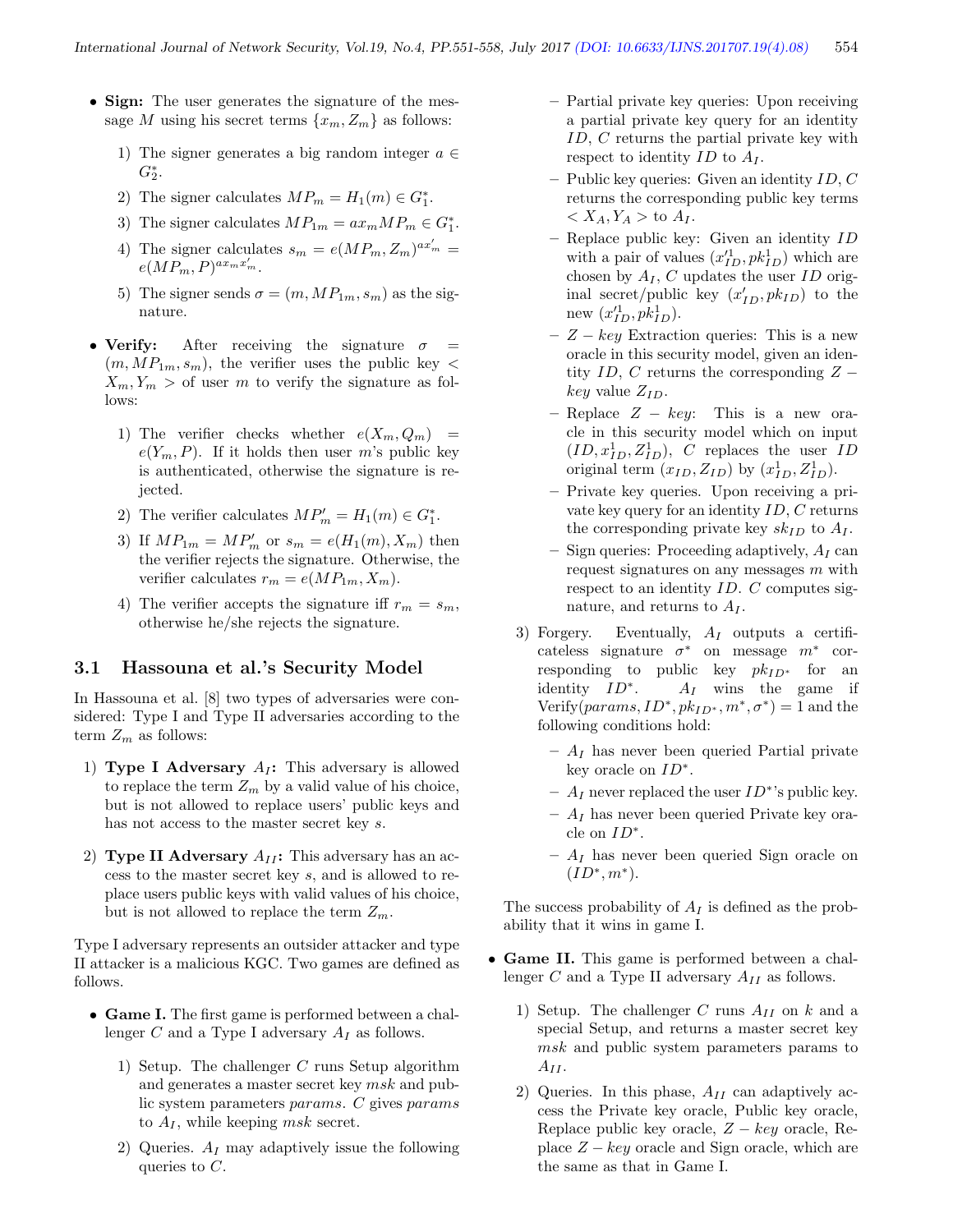- $\sigma^*$  on message  $m^*$  corresponding to public key  $pk_{ID^*}$  for an identity  $ID^*$ .  $A_{II}$  wins the game if Verify( $params, ID^*, pk_{ID^*}, m^*, \sigma^* ) = 1$  and the following conditions hold:
	- $A_{II}$  has never been queried Private key oracle on  $ID^*$ .
	- AII has never been queried Replace Z−key oracle on  $ID^*$ .
	- $A_{II}$  has never been queried Signature oracle on  $(ID^*, m^*).$

The success probability of  $A_{II}$  is defined as the probability that it wins in Game II.

Accordingly, the security definitions of any certificateless digital signature scheme in the Random Oracle Model (ROM) can be given as follows.

Definition 1. A certificateless signature scheme is  $(t, q_H, q_e, q_z, q_{sk}, q_{pk}, q_s, \epsilon)$ -existentially unforgeable against Type I adversary under adaptively chosen message attacks if no t-time adversary  $A_I$ , making at most  $q_H$  to the random oracles,  $q_e$  partial private key queries,  $q_z$  to the Z – key queries,  $q_{sk}$  private key queries,  $q_{pk}$  $public key queries and q_s signature queries, have a$ success probability at least  $\epsilon$  in Game I.

Definition 2. A certificateless signature scheme is  $(t, q_H, q_z, q_{sk}, q_{pk}, q_s, \epsilon)$ -existentially unforgeable against Type II adversary under adaptively chosen message attacks if no t-time adversary  $A_{II}$ , making at most  $q_H$  to the random oracles,  $q_z$  to the  $Z - key$  queries,  $q_{sk}$  private key queries,  $q_{pk}$  public key queries and  $q_s$  signature queries, have a success probability at least  $\epsilon$  in Game II.

Definition 3. A certificateless signature scheme is existentially unforgeable under adaptively chosen message attack (EUF-CMA), if the success probability of any polynomially bounded adversary in the above two games is negligible.

Theorem 1. Hassouna et al.'s [8] digital signature scheme is secure against existential forgery under adaptively chosen message attacks in the random oracle model with the assumptions that CDHP(Computation Diffie-Hellman Problem) and BDHP (Bilinear Diffie-Hellman Problem) in  $G_1$  are intractable.

The full proof of Theorem 1 in the random oracle model is stated in [9].

# 4 The Proposed Hierarchal Certificateless Public Key Cryptography Scheme (HCL-PKC)

Al-Ryami and Paterson introduced a Hierarchal Certificateless Encryption scheme (HCL-PKE) in their original

3) Forgery.  $A_{II}$  outputs a certificateless signature paper [1]. Their HCL-PKE did not provide a trust Level 3 at the sense of Girualt's definition [6]. Therefore, it was not acceptable as alternative to the traditional hierarchal PKI. In this section, we use Hassouna et al.'s [8] signature scheme as assistant technique to propose a new Hierarchal Certificateless Cryptography scheme (HCL-PKC) which is based on Hassouna et al.'s [7] CL-PKI model. The proposed HCL-PKC (See Figure 3) is straightforward and could provide a trust Level 3.

- Root KGC Setup. The KGC chooses a secret parameter k to generate  $G_1, G_2, P, e$ , where  $G_1$  (additive group) and  $G_2$  (multiplicative group) are two groups of a large prime order  $q, P$  is a generator of  $G_1$ and  $e: G_1 \times G_1 \longrightarrow G_2$  is a bilinear map. The KGC randomly generates the system's master keys  $x_0, x'_0 \in$  $\mathbb{Z}_q^*$  and computes the system public key  $X_0 = x'_0 P$ and the private key term  $Z_0 = x_0 P$ . Then, the KGC chooses cryptographic hash functions  $H_1$  and  $H_2$ , where  $H_1: \{0,1\}^* \times G_1 \longrightarrow G_1$  and  $H_2: \{0,1\}^* \longrightarrow$  $\mathbb{Z}_q^*$ . Finally, the KGC publishes the system parameters params  $=< G_1, G_2, e, P, X_0, H_1, H_2, n >$ , while the secret master-keys are saved and secured by the KGC.
- Set-Secret-Value. The user at level  $t$  with identity  $ID_t$ , where  $ID_0$  is the identity of the root KGC downloads the system parameters params, generates two random secret numbers  $x_t, x'_t \in G_2^*$ . As in the signature scheme, we enforce the user to choose a strong password pass, the system at the client side hashes the password to be  $z_m = H_2(pass)$ , multiplies the base point P by the hashed password to be  $z_mP$ , uses the hashed value  $z_m$  as a key to encrypt the secret value  $x_m$  and generates the Password-based Encryption Code (PEC) as  $PEC_{z_m}(x_m)$ , sends copy of it to the KGC's public directory and stores copy of it along with the point  $z_mP$  locally.
- Set-Public-Key. The user at level  $t$  calculates its public key  $(X_t, Y_t)$  as  $X_t = x_t'P$  and  $Y_t = x_t'Q_t$  where  $Q_t = H_1(ID_t, X_t)$ . Then, the user sends  $X_t$  to the previous user in the hierarchy  $ID_{t-1}$ .
- Extract-Partial-Private-Key. The user at level  $t-1$  accepts the request of the users at level t (the request contains the terms  $Q_t$  and  $X_t$ ) and calculates their partial private key  $D_t$  as  $D_t = x_{t-1}Q_t$ . Furthermore, the user at level  $t-1$  signs the public term  $X_t$  of the user at level t using the proposed CL-SS scheme with the terms  $Z_{t-1}$  and the per-signature random number  $a_{t-1}$  and creates the signature as  $(X_t, MP_{1t}, s_t)$  and puts this signature along with the rest of user's public terms into the public directory  ${ID_t, Q_t, X_t, Y_t, MP_{1t}, s_t}.$
- Set-Private-Key. Every time the user at level  $t$ needs to calculate and use his/her full private key, he/she enters his/her password, the system hashes it as  $z'_m$ , calculates  $z'_tP$  and compares it with stored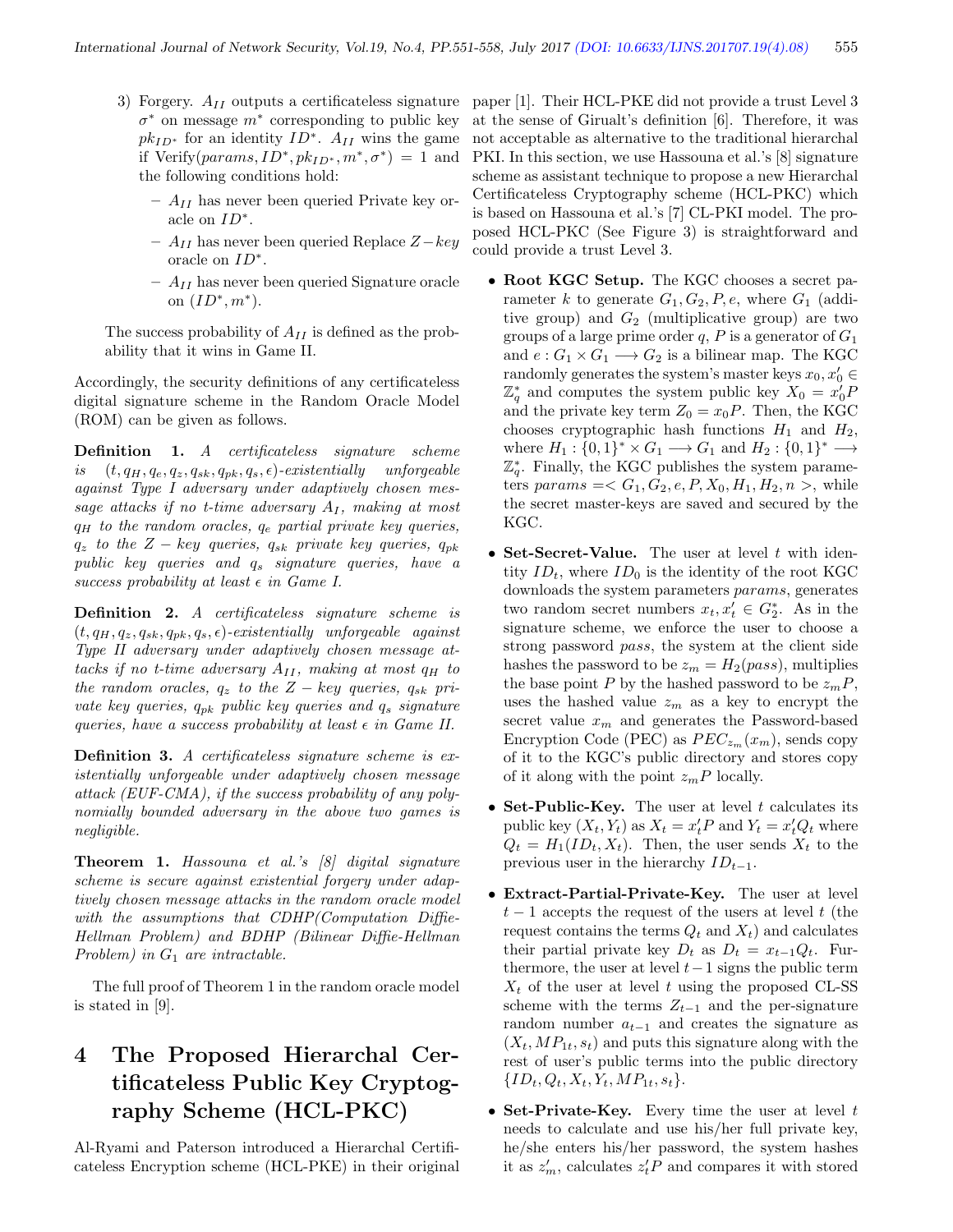

Figure 3: The proposed HCL-PKC model

point  $z_mP$ . If the comparison result in a match, then the password is correct and the user is authenticated. The user then uses  $(z_t)$  as a key to decrypt the stored encrypted value  $x_t$ , and after that uses the extracted value  $x_t$  to calculate the full private key by  $(x_t+z_t)D_t$ and the term  $Z_t = x_t P$ . In case of a mismatch, the system aborts the process.

Every user in the system has a unique record in the Public Directory (PD) which contains the information  $\{ID_t, Q_t, X_t, Y_t, PEC_{z_t}(x_t), MP_{1t}, s_t\}.$  We can think about the user's record as X.509 certificate. Hence, the interoperability between the traditional PKI system and this proposed HCL-PKC scheme will be easy because the two systems will be compatible.

Furthermore, the proposed HCL-PKC scheme provides a new mechanism to authenticate the user's public key and provides a trust Level 3 as same as the hierarchal PKI does. That means if the user's public key has been replaced, then no one excepts the user's intermediate KGC can do that. This because no one can replace the signature term by a valid one except the user's intermediate KGC. Therefore, the user can detect and determine the entity that has replaced his/her public key.

Moreover, the proposed HCL-PKC scheme inherits an attractive feature from CL-PKI model that is introduced by Hassouna et al. [7], which is stated as: Even if the KGC or the intermediate KGC replaces (temporarily) the public key (as in the traditional PKI system) in order to compromise that user for decryption or signature forgery, this attack will fail because the user's private key is calculated from another different secret value. So, replacing the user's public key is not enough for compromising that user. Therefore, the separation of public/private key generation provides strong security feature.

## 5 Hybrid PKI/CL-PKI Scheme

Suppose we have organization with two domains, the first domain utilizes the traditional PKI with one CA and one LDAP server for trust distribution. The other domain has the Hassouna et al.'s [7] CL-PKI which has the same structure as the traditional PKI, i.e it uses X.509 certificate format to load the certificateless user's information with the signature as Hassouna et al.'s [8] one. Then, the two domains can operate smoothly as follows:

• Bridge Model: Bridge trust model can be used between the CA of the PKI and the KGC of the CL-PKI. Then, the CA generates and signs the X.509 certificate (using a standard PKI and ECC-based signature scheme like ECDSA) to the KGC that includes the KGC's public parameters. Also, the KGC generates and signs the X.509 certificate (using the Hassouna et al.'s signature scheme) to the CA that includes the CA's public key. The CA stores the KGC's certificate into its local LDAP server and also the KGC stores the CA's certificate into its local LDAP server. Since the recent versions of the PKIenabled protocols like TLS v1.2 protocol [4] have become supportive to the Elliptic Curve Cryptosystems like ECDSA signature scheme and ECDH key exchange protocol as Hassouna et al.'s CL-PKI-enabled protocols did, then it is possible to agree on using the ECDH for key exchange protocol to generate the symmetric key. The other parameters can be agreed on at the handshake phase of the transaction. Note that the users at the PKI domain needs to equipped with the pairing algorithm in order to do the signature generation/verification.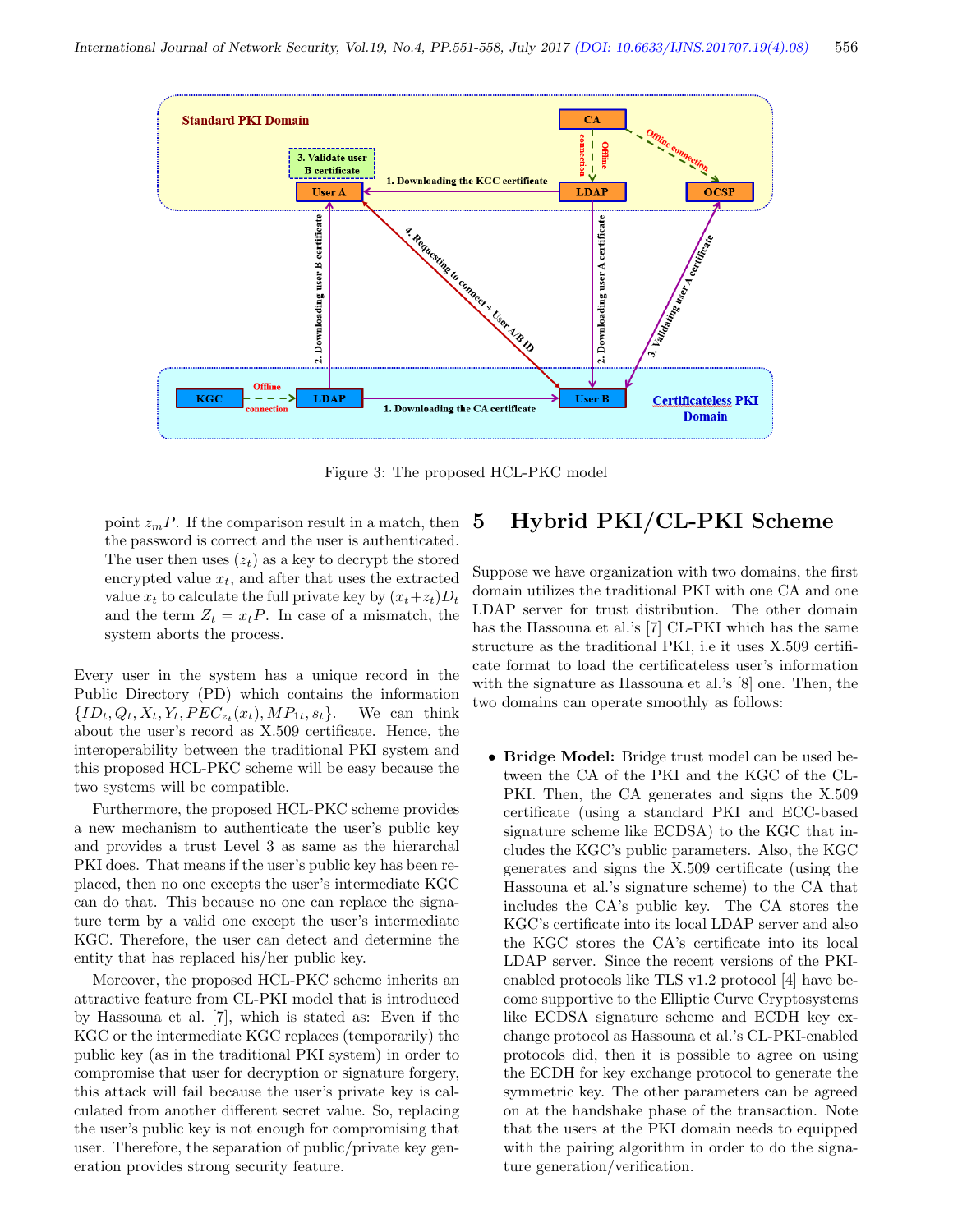- PKI Domain's User: User A in the PKI domain when encrypting/signing a message to user B in the CL-PKI domain, he/she needs to do as follows:
	- 1) User A first request B's certificate either directly from user B or from the CL-PKI's LDAP server.
	- 2) After the user A gets user B's certificate, downloads the KGC's certificate from his/her local LDAP server. Then, he/she uses CA's public key to validate the KGC's certificate. If it is not valid, then user A rejects and aborts the transaction.
	- 3) If the KGC's certificate is valid, then user A extracts KGC's public key and uses it to verify B's certificate by verifying the signature on the user B's certificate using the Hassouna et al. signature scheme.
	- 4) User A also can verify the expiry/revocation of the user B's certificate using either the CRL mechanism or the OCSP protocol.
	- 5) After user A authenticates user B, then users A and B can start the handshake protocol to agree on the key size, generate per-session symmetric encryption key using ECDH protocol, agree on the encryption algorithm, hash function and the signature algorithm (ECDSA for PKI users and the Hassouna et al.'s one for CL-PKI users).
- CL-PKI Domain's User: User B in the CL-PKI domain when encrypting/signing a message to user A in the PKI domain, he/she does the following:
	- 1) User B first requests A's certificate either directly from user A or from the PKI's LDAP server.
	- 2) After user B gets user A's certificate, downloads the CA's certificate from his/her local LDAP server, then he/she uses KGC's certificate to authenticate the CA's certificate (using Hassouna et al.'s signature scheme). If it is not valid, then user B rejects and aborts the transaction.
	- 3) If the CA's certificate is valid, then user B extracts CA's public key and uses it to verify B's certificate (prefer to use ECDSA algorithm).
	- 4) User B also can verify the expiry/revocation of the user A's certificate using either the CRL mechanism or the OCSP protocol as in the traditional PKI system.
	- 5) After user B authenticates user A, then users A and B can start the handshake protocol to agree on the encryption key size, generate per-session symmetric encryption key using ECDH protocol, agree on the encryption algorithm, hash function and the signature scheme (ECDSA for PKI users and Hassouna et al.'s one for CL-PKI users).

#### 6 Conclusions and Remarks

This paper used the Hassouna et al[8] signature scheme and proposed a trust Level 3 hierarchal certificateless public key cryptography scheme. The proposed hierarchal scheme is based on Hassouna et al.'s [7] CL-PKI model. Therefore, it enjoys the same security features that CL-PKI has, along with the interesting trust Level 3 satisfaction property. The paper also proposed a new Hybrid PKI/CL-PKI scheme that provides interoperability model between traditional PKI and CL-PKI systems in one organization under the X.509 certificate format.

#### References

- [1] S. S. Al-Riyami and K. G. Paterson, "Certificateless public key cryptography," in International Conference on the Theory and Application of Cryptology and Information Security, pp. 452–473, 2003.
- [2] D. Boneh and M. Franklin, "Identity-based encryption from the weil pairing," in Advances in Cryptology (CRYPTO'01), LNCS 2139, pp. 213–229, Springer-Verlag, 2001.
- [3] A. W. Dent, B. Libert, and K. G. Paterson, "Certificateless encryption schemes strongly secure in the standard model," in Public Key Cryptography, pp. 344–359, 2008.
- [4] T. Dierks and E. Rescorla, The Transport Layer Security (TLS) Protocol, IETF RFC 4346, 2006.
- [5] N. A. Farah, M. Hassouna, M. Hashim, E. B. M. Bashier, "A secure and efficient key agreement protocol based on certificateless cryptography," University of Khartoum, 2016. http://khartoumspace.uofk. edu/handle/123456789/21502)
- [6] M. Girault, "Self-certified public keys," in Advances in Cryptology (EUROCRYPT'91), LNCS 547, pp. 490–497, Springer, 1992.
- [7] M. Hassouna, B. Barri, N. Mohamed, and E. Bashier, "An integrated public key infrastructure model based on certificateless cryptography," International Journal of Computer Science and Information Security, vol. 11, no. 11, pp. 1–10, 2013.
- [8] M. Hassouna, E. Bashier, and B. Barry, "A short certificateless digital signature scheme," in International Conference of Digital Information Processing, Data Mining and Wireless Communications, pp. 120–127, 2015.
- [9] M. Hassouna, E. Bashier, and B. Barry, "A strongly secure certificateless digital signature scheme in the random oracle model," International Journal of Network Security, vol. 18, no. 5, pp. 938–945, 2016.
- [10] A. V. N. Krishna, A. H. Narayana, K. M. Vani, "Window method based cubic spline curve public key cryptography," International Journal of Electronics and Information Engineering, vol. 4, no. 2, pp. 94– 102, 2016.